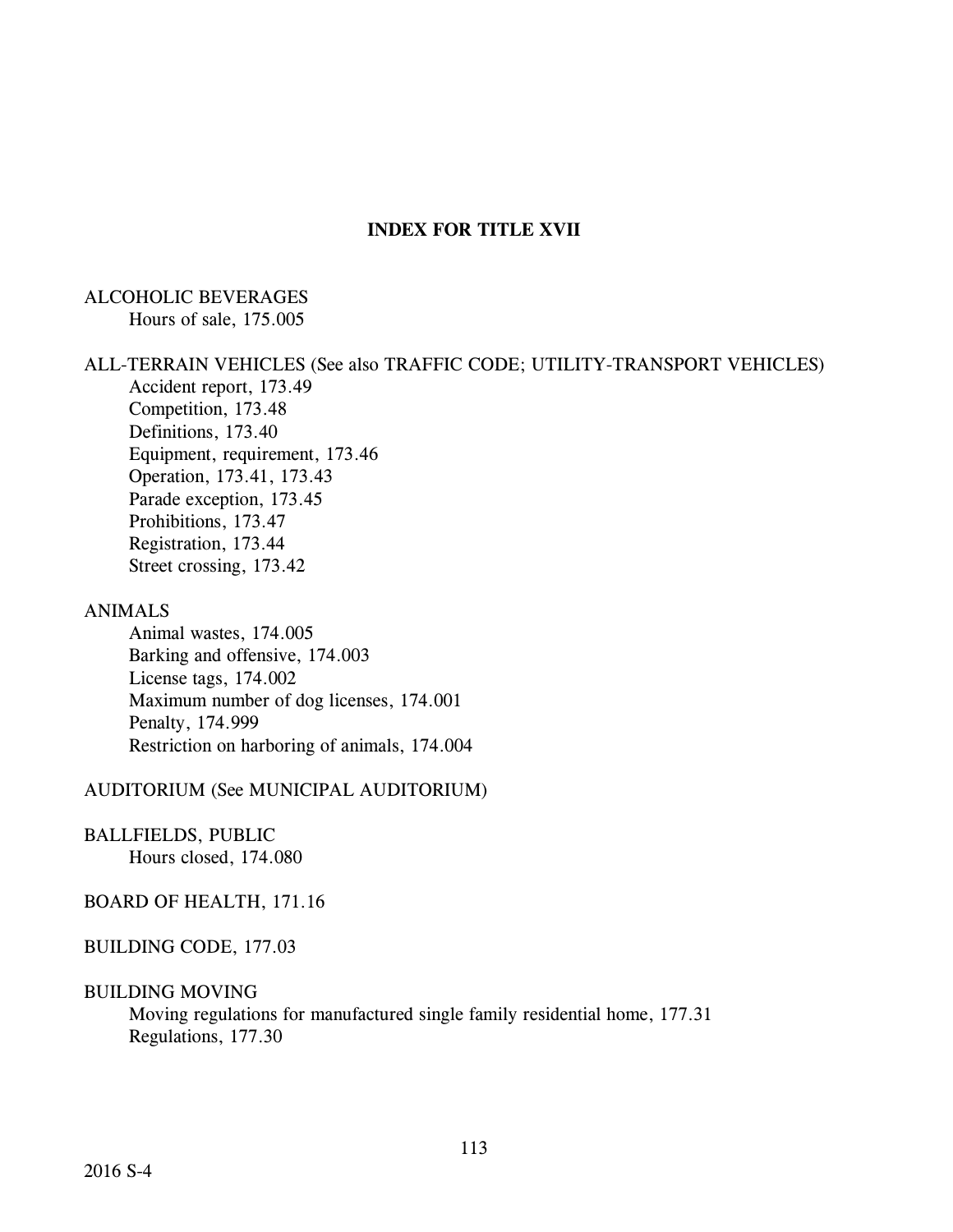CABLE TELEVISION Approval of transfer, 175.028 Cable television franchise, 175.015 Compliance with applicable laws and ordinances, 175.031 Conditions of street occupancy, 175.019 Default, 175.034 Definitions, 175.016 Franchise payments, 175.026 Grant of authority, 175.017 Indemnification of city, 175.027 Local office; complaints, 175.023 Miscellaneous provisions, 175.030 New developments, 175.029 Notices, 175.033 Operational standards, 175.022 Penalty, 175.999 Preferential or discrimination practices prohibited, 175.025 Privacy, 175.036 Rates, 175.024 Resolution of inconsistencies with federal or state rules, regulations or laws, 175.032 Safety requirements, 175.020 System construction and extension, 175.021 Term of franchise, 175.018 Violations, 175.035

# **COMPENSATION**

Salaries of officials, 171.02

## COMPREHENSIVE PLAN

Adopted by reference, 177.070

### ELECTRICAL CODE, 177.01

# ELECTRICIANS

Permits, 175.003

### FIRE DEPARTMENT, 171.05

### FIRE PREVENTION

Fire prohibited, 174.030 Open burning ban; waiver, 174.031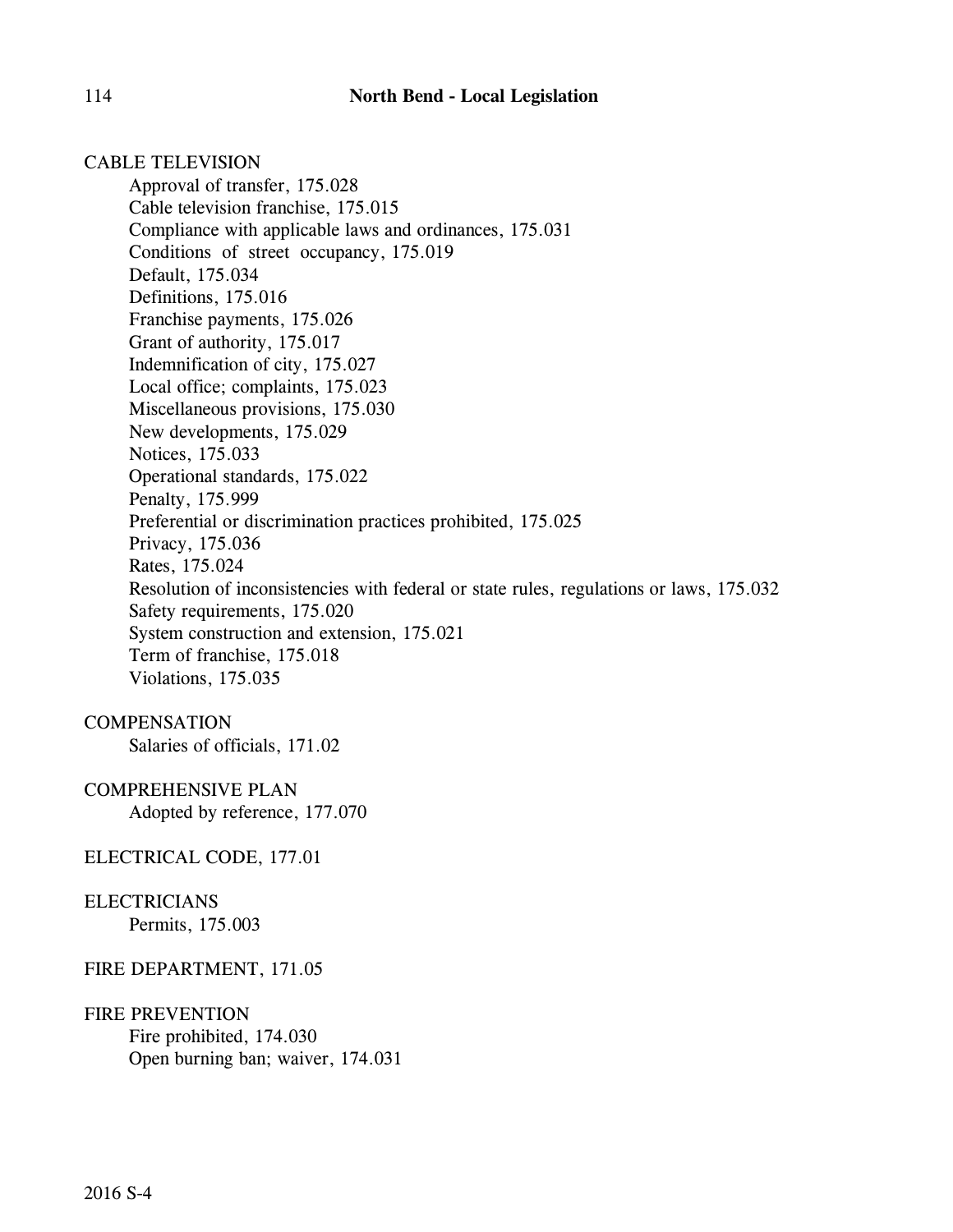FIREWORKS Regulations for fireworks vendors, 175.001

FLOOD PLAIN REGULATIONS Adopted by reference, 177.60

#### FRANCHISES

Electricity, 175.047 Injury to telephone company property, 175.046 Rules and regulations, 175.045

### GENERAL OFFENSES

Curfew, 176.01 Penalty, 176.99 Sexual predator residency restrictions Definitions, 176.11 Finding and intent, 176.10 Residency prohibitions; exceptions, 176.12

#### GOLF CART VEHICLES (See ALSO ALL-TERRAIN VEHICLES; TRAFFIC CODE; UTILITY- TRANSPORT VEHICLES)

Accident report, 173.67 Competition, 173.66 Definitions, 173.60 Equipment; requirement, 173.64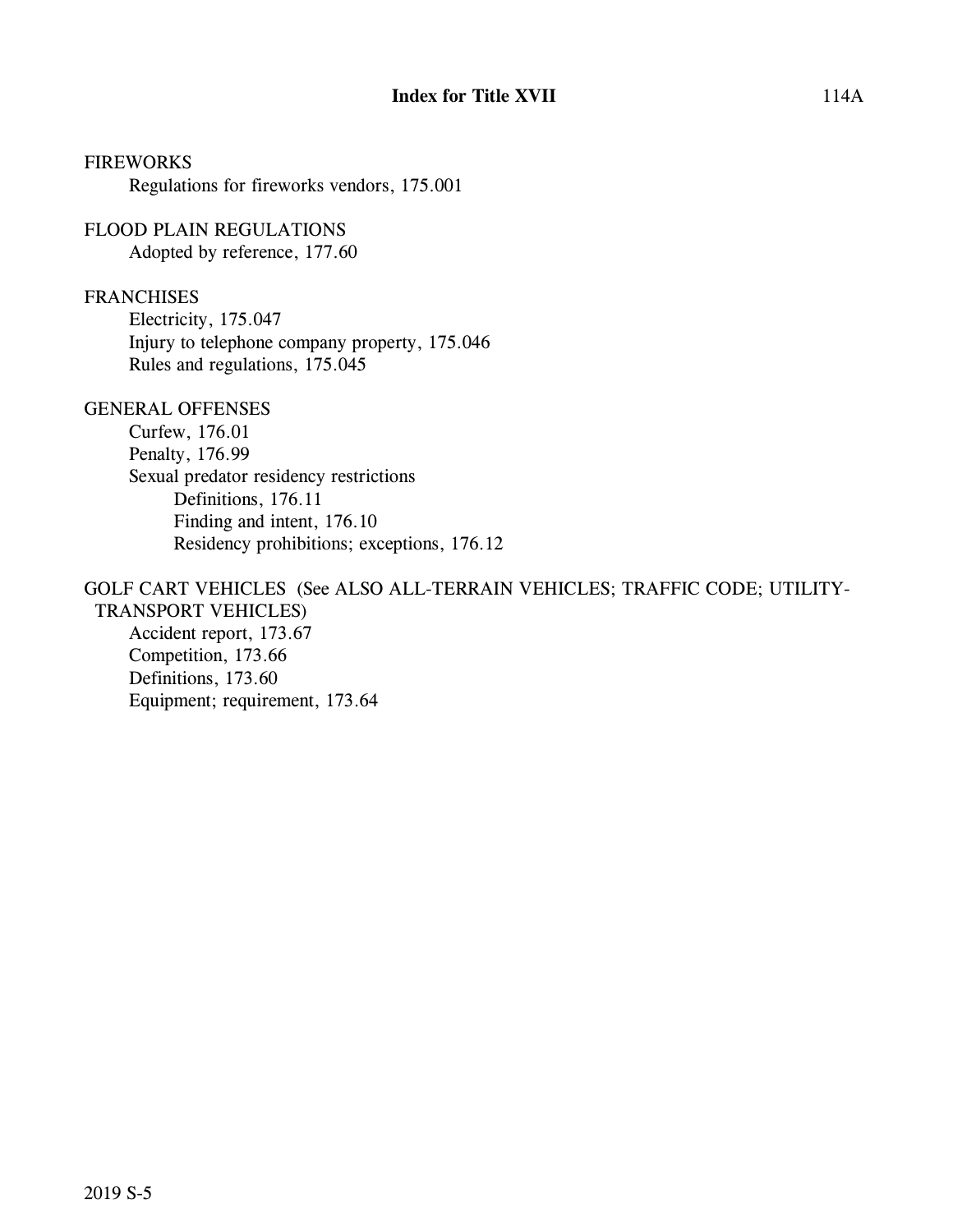GOLF CART VEHICLES (Cont'd)

Operation, 173.61 Parade exception, 173.63 Operation, 173.62 Penalty, 173.99 Prohibitions, 173.65

### LANDFILL

Abatement of nuisance, 172.088 Definitions, 172.085 Dumping or leaving of garbage, rubbish or refuse at city's landfill site, 172.086 Penalty, 172.999 Posting, 172.087

LIBRARY BOARD, 171.15

LOTTERY, 175.002

### MECHANICAL CODE, 177.04

### MEETINGS, 171.01

### MOBILE HOME PARKS

Applicability of plumbing, electrical and building regulations, 177.49 Application, fee and bond required, 177.41 Conveys no rights as to building, plumbing or electrical work, 177.43 Grading and drainage, 177.46 Layout, 177.47 License revocation, 177.44 License to operate, 177.40 Recommendation and issuance, 177.42 Waste and garbage disposal, 177.48 Zoning application, 177.45

MUNICIPAL AUDITORIUM Ownership, 174.090

Rentals, 174.091 Rental fees and terms, 174.093 Rules and regulations, 174.092

### MUNICIPAL SWIMMING POOL, See SWIMMING POOL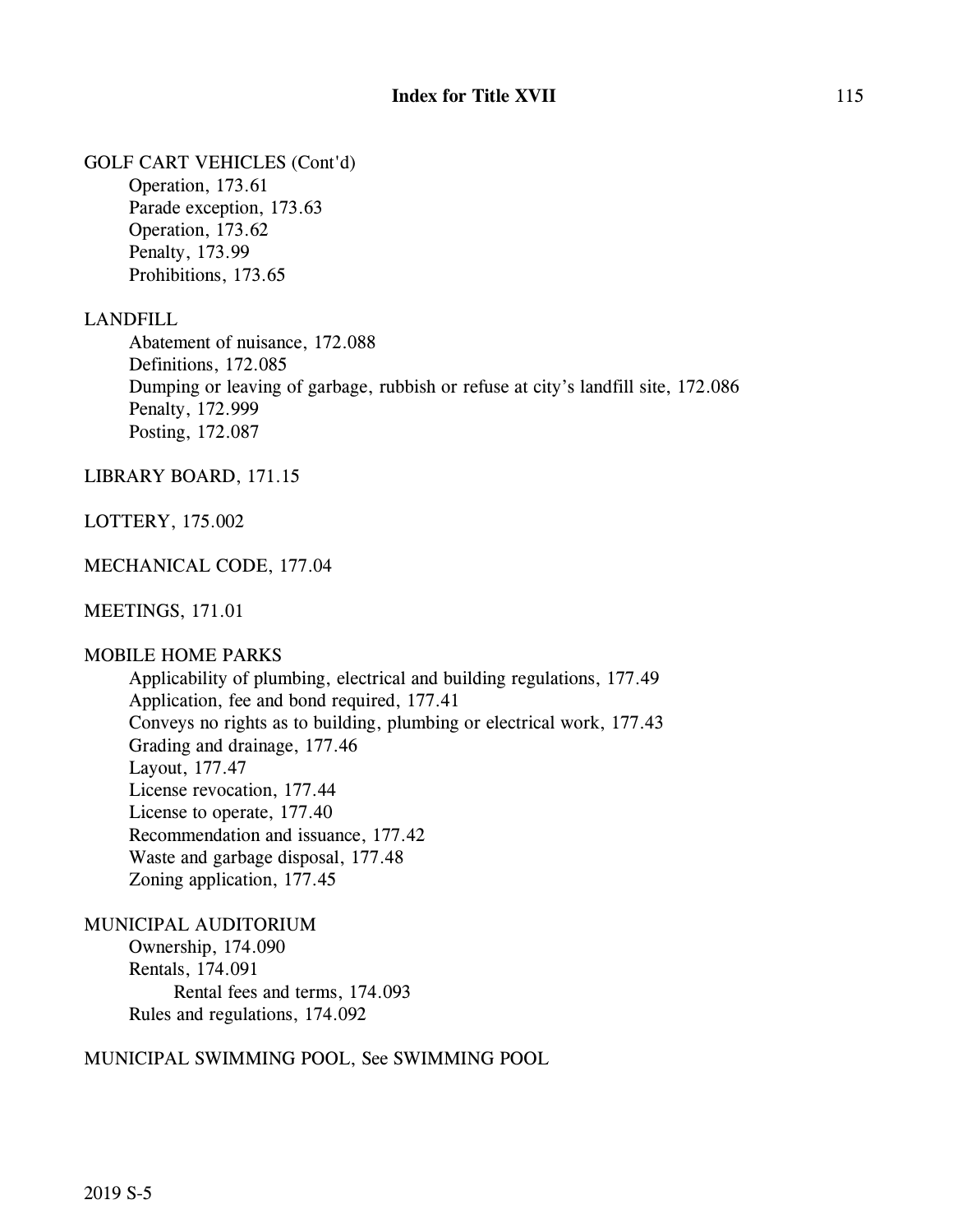# MUNICIPAL WATER DEPARTMENT, See WATER DEPARTMENT

### NEBRASKA COOPERATIVE LOTTERY, 175.002

#### **NUISANCES**

Abatement services and notice procedure, 174.101 Definitions, 174.100 Enforcement, 174.102 Expenses, 174.103 Purpose, 174.100

### OCCUPATION TAX, 175.004

# PARKS AND RECREATION Public parks and ballfields; hours closed, 174.080

# PEDDLERS AND HAWKERS (See also STREET VENDORS) Exceptions, 175.061 Regulations, 175.060

### PLUMBERS Permits, 175.003

# PLUMBING CODE, 177.05

# POLICE CHIEF, 171.03

# POLICE DEPARTMENT, 171.04

# PUBLIC AMUSEMENTS

Bingo, 174.011 Bowling, 174.010 Pin ball machines, 174.012 Pool and billiards, 174.013

### RAILROAD COMPANIES

Obstructing traffic, 174.022 Safe crossings, 174.020 Speed, 174.021

### RESIDENTIAL CODE, 177.02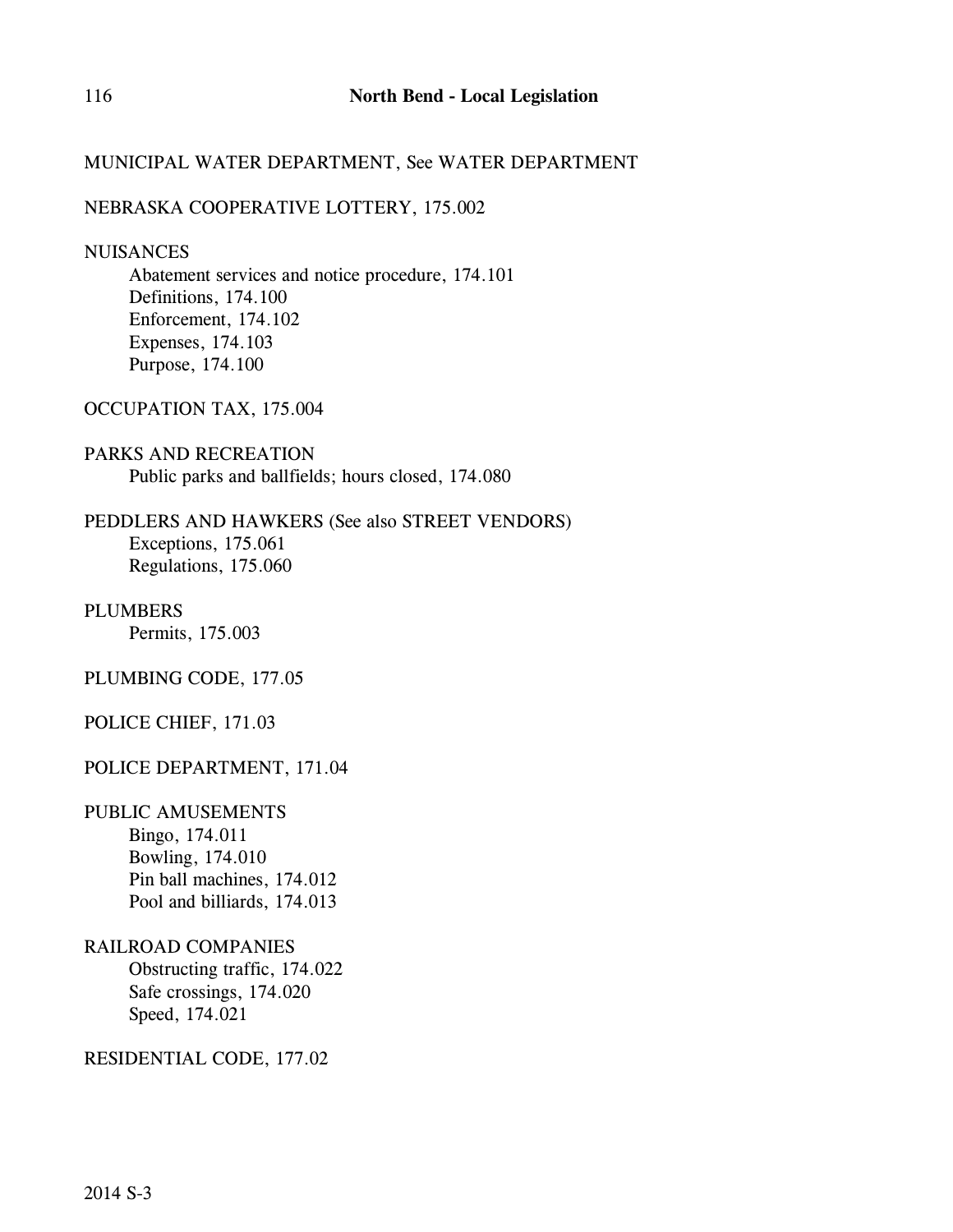SEWER DEPARTMENT Application for permit, 172.042 Cesspools, privies and septic tanks prohibited, 172.061 Consumer outside of corporate limits, 172.051 Control manholes/sampling stations, 172.071 Definitions, 172.041 Destruction of property, 172.058 Determination of proportional rates, 172.052 Direct connections, 172.043 Equitable rates, 172.057 Findings for sewer use charge, 172.047 Flammable, toxic, corrosive and obstructive substances; preliminary treatment, 172.065 Fund establishment, 172.048 Grease, oil and sand interceptors when required, 172.069 Inspections, 172.072 Installation expense, 172.045 Installation procedure, 172.044 Maintenance by owner, 172.070 Operation and funding, 172.040 Payment for charges; delinquency processing charge; disconnection of service, 172.056 Penalty, 172.999 Private sewage disposal, 172.062 Prohibited discharges, 172.064 Rate saving clause, 172.054 Rates, 172.049 Rejection, pretreatment, control of discharge rate or use fee surcharge, 172.067 Repairs and maintenance, 172.046 Service connection installation, 172.063 Special exceptions permitted, 172.068 Specific prohibitions as determined by Superintendent, 172.066 Surcharges, 172.050 Tenant deposit required, 172.055 Unlawful deposit of wastes, 172.059 Unlawful discharge of untreated sewage, 172.060 Usage charge when meter out-of-order, 172.053 SEXUAL PREDATOR RESIDENCY RESTRICTIONS

Definitions, 176.11 Finding and intent, 176.10 Residency prohibitions; exceptions, 176.12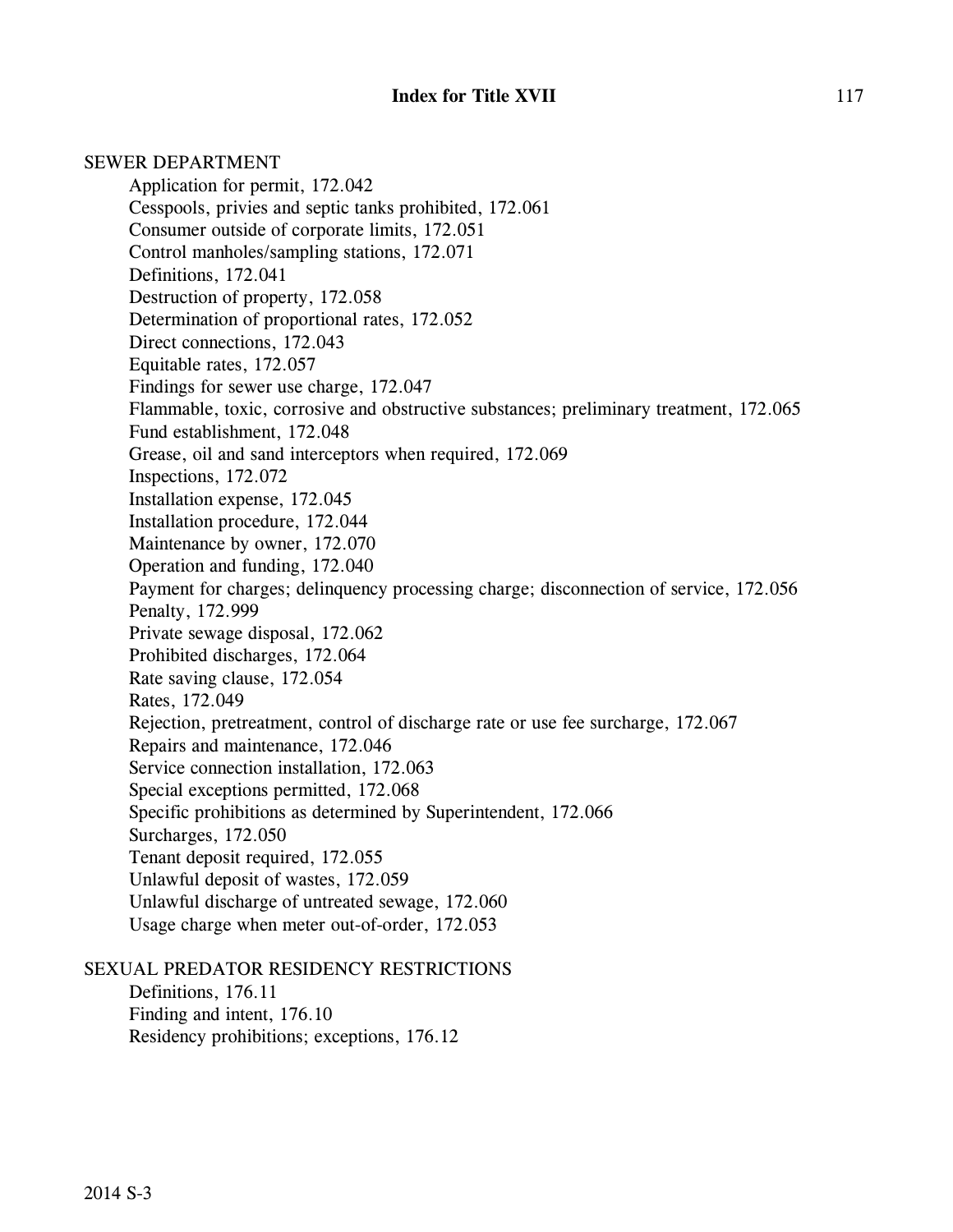### SIDEWALKS, See STREETS AND SIDEWALKS

#### SNOW EMERGENCY ROUTES, See TRAFFIC

STREET VENDORS (See also PEDDLERS AND HAWKERS) Definition, 175.070 Permit required, 175.071 Application and issuance, 175.072 Restrictions, 175.073

STREETS AND SIDEWALKS Grading, paving and other improvements, 174.056 Maintenance of sidewalks, 174.055

SUBDIVISIONS, See ZONING AND SUBDIVISIONS

SWIMMING POOL

Admission charge, 174.041 Operation and funding, 174.040 Rentals, 174.042 Rules and regulations, 174.043

### TRAFFIC CODE (See also ALL-TERRAIN VEHICLES; GOLF CART VEHICLES; UTILITY- TRANSPORT VEHICLES)

Engine braking prohibited, 173.01 Signs and signals, 173.02 Snow emergency routes Clearing illegally placed snow in street; charge of cost, 173.14 Declaration broadcast, 173.12 Declaration of emergency, 173.11 Designation, 173.10 Stalled or parked vehicles, 173.13

### TREES

Distances and clearances for planting, 174.065

UTILITY-TRANSPORT VEHICLES (See ALSO ALL-TERRAIN VEHICLES; GOLF CART VEHICLES; TRAFFIC CODE) Accident report, 173.27 Competition, 173.26 Definitions, 173.20 Equipment, requirement, 173.24 Operation, 173.21